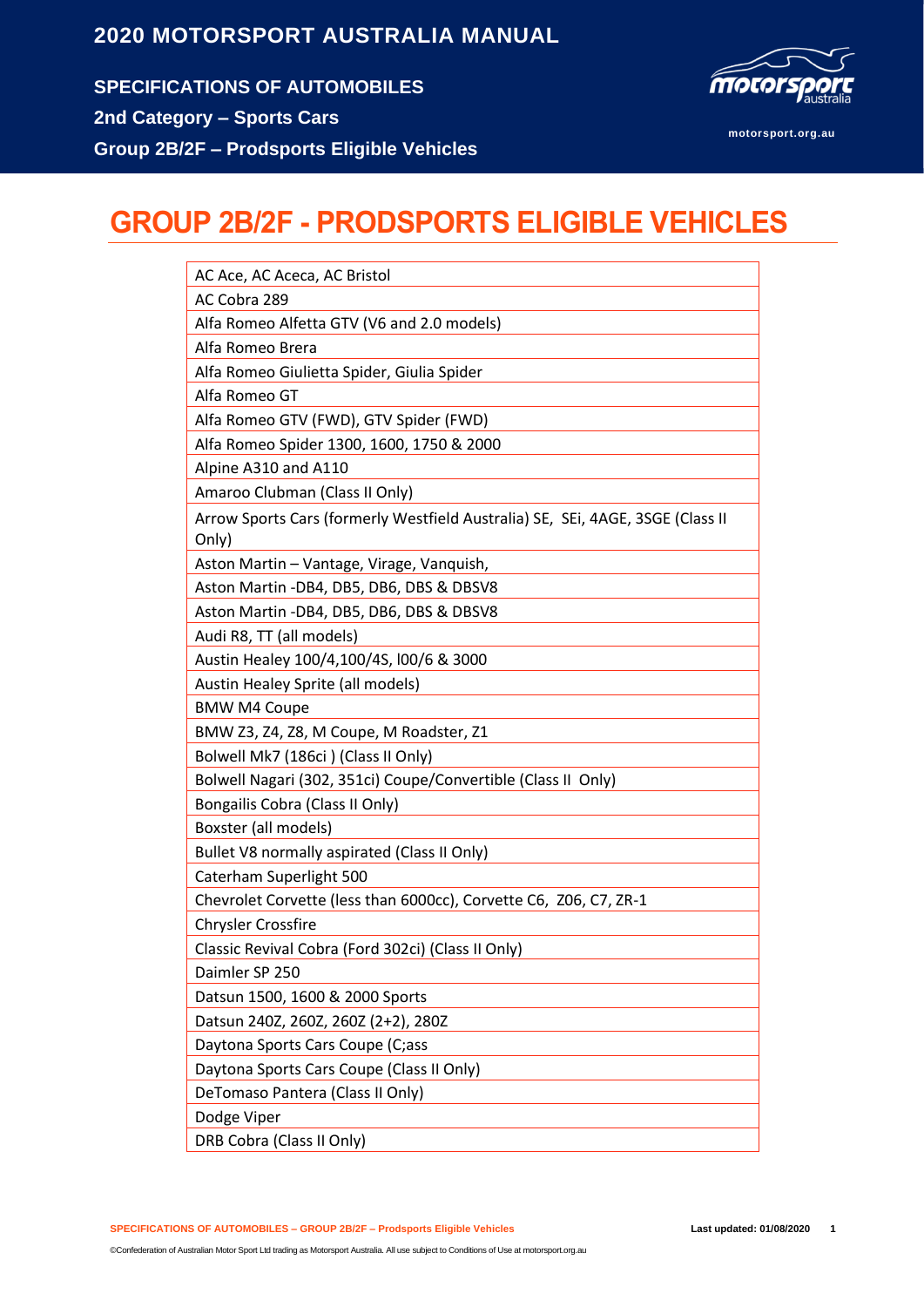| DRB GT 40 (Class II Only)                                          |
|--------------------------------------------------------------------|
| Elfin Clubman (4AGE 20 Valve) (Class II Only)                      |
| Elfin Clubman Type 5 (Class II Only)                               |
| Elfin MS8 Clubman (Class II Only)                                  |
| Elfin MS8 Streamliner (Class II Only)                              |
| Elva Courier (all models) (Class II Only)                          |
| Evora (Including S.)                                               |
| Ferrari 275GTB, 275GTS, 330GT, Dino 246                            |
| Ferrari 512, 512TR, 550, 575, Maranello                            |
| Ferrari California, California T                                   |
| Ferrari Daytona, Dino, 308 GT, GTB, GTS                            |
| Ferrari F40, 355, 360, 430, 458 inc Scuderia, Testarossa           |
| Ferrari Mondial                                                    |
| Fiat 850 Spider                                                    |
| Fiat Spyder 1400, 1600, X1/9                                       |
| Ford Capri (FWD)                                                   |
| Ford GT40 (Modern) (Class II Only)                                 |
| Ford Mustang FM (Class I Only)                                     |
| Ford Mustang S-197 (Class III Only)                                |
| Fraser Clubman (Toyota 4AGE 16/20v, 3SGE) (Class II Only)          |
| Ginetta G40, G50 (Class III Only)                                  |
| Honda CRX, NSX                                                     |
| Honda S600, S800, S2000                                            |
| Jaguar XJS, XKR, F type, all models                                |
| Jaguar XK 120, XK 140, XK 150                                      |
| Jaguar XKE 3.8, 4.2 and V12                                        |
| Jensen Healey                                                      |
| Lamborghini Diablo inc SV, Huracan, Aventador,                     |
| Lotus 7 (S4 twin cam), Super 7                                     |
| Lotus Elise (not 340R, asymmetric seat only)                       |
| Lotus Elise/Exige (Honda) (Class II Only)                          |
| Lotus Elise/Exige (Honda supercharged) (Class II Only)             |
| Lotus Esprit                                                       |
| Lotus Europa (inc. twin cam), Elite, 47                            |
| Lotus Evora (Including S.)                                         |
| Lotus Exige V6                                                     |
| Lotus Exige, Élan (FWD)                                            |
| Marcos - all models pre-1997 (Class II Only)                       |
| Maserati Merak, Grancabrio, Gransport, Granturismo, Trofero, Coupe |
| Mazda MX-5 (1.6 and 1.8), 1.8 Turbo, SE Turbo, NC, ND              |
| Mazda MX-5 SP (Class II Only)                                      |
| Mazda RX-7 (all Series), RX-8                                      |
| Mercedes Benz 190SL, 230SL, 250SL, 280SL                           |
| Mercedes Benz 300SL, Coupe and Roadster                            |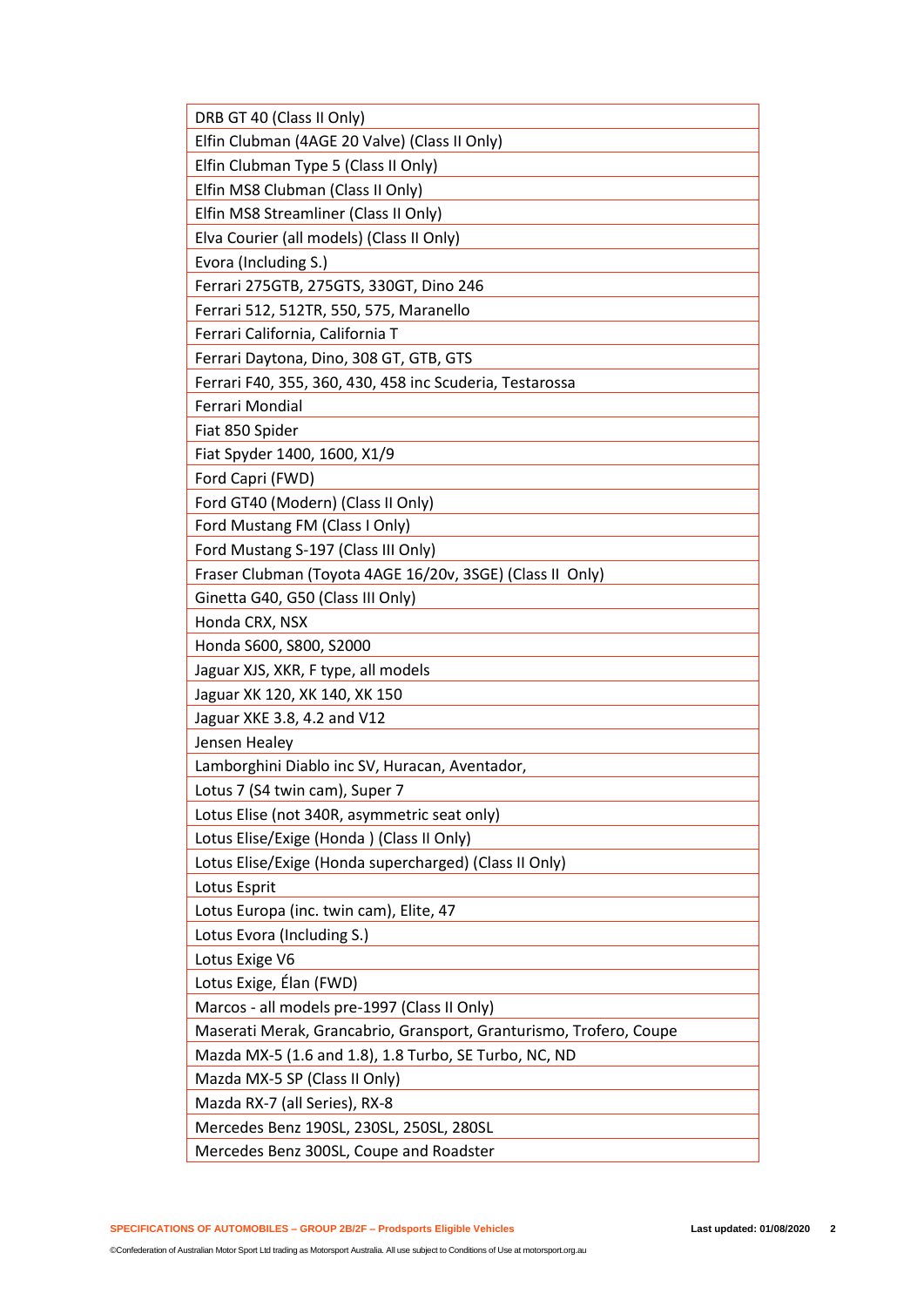| Mercedes Benz 350SL, 450SL, 380SL                                                                                 |
|-------------------------------------------------------------------------------------------------------------------|
| Mercedes Benz SL500, SL55, SL63, SL65, SLS                                                                        |
| Mercedes Benz SLK200, SLK280, SLK300, SLK320, SLK250, SLK55                                                       |
| MG Midget - all models                                                                                            |
| MG Workshops MGB V8 Roadster (Class II Only)                                                                      |
| MGA 1500, 1600 Mk II                                                                                              |
| MGA 1600 MK II Twin Cam (Class II Only)                                                                           |
| MGB and MGB GT (inc. V8)                                                                                          |
| MGC & MGC GT                                                                                                      |
| MGF, MGF Trophy                                                                                                   |
| MGRV8 (Class II Only)                                                                                             |
| Mitsubishi FTO, GTO                                                                                               |
| Morgan Plus 4, Plus 8                                                                                             |
| Nissan 200SX, 300ZX, 350Z (all models), 370Z                                                                      |
| Nissan R35 GTR                                                                                                    |
| Nissan Skyline R32, R33, R34                                                                                      |
| Nizpro Nissan 200SX-R (Class II Only)                                                                             |
| Nota Fang                                                                                                         |
| Opel GT1100, GT1960                                                                                               |
| Peugeot RCZ                                                                                                       |
| Porsche 911 (all models inc Carrera, AWD and turbo)                                                               |
| Porsche 911 (all N/A models)                                                                                      |
| Porsche 911 3.6 (pre 964 conversion)                                                                              |
| Porsche 914, 914/6, Carrera RS                                                                                    |
| Porsche 924 (inc Turbo) P                                                                                         |
| Porsche 928 (all models)                                                                                          |
| Porsche 944 (inc Turbo)                                                                                           |
| Porsche 944 Challenge Series (Class II Only)                                                                      |
| Porsche 968                                                                                                       |
| Porsche Cayman, Cayman S                                                                                          |
| Porsche GT3, 996, 997, 991 (Gen 1) Cup Cars (class II only) excluding 997 Cup S,<br>GT3R and 991 Cup (Gen 2) car. |
| PRB Birkin S3 (Class II Only)                                                                                     |
| PRB Clubman (Toyota 4AGE 16/20v) (Class II Only)                                                                  |
| PRB Clubman Widebody (Honda normally aspirated) (Class II Only)                                                   |
| Python S (Ford 302ci) (Class II Only)                                                                             |
| Reliant Scimitar, GTE, Spyder (Class II Only)                                                                     |
| RMC Cobra (Ford 302ci) (Class II Only)                                                                            |
| Roaring Forties RF40) (Class II Only)                                                                             |
| Robnell 302 S/C (Ford 302ci) (Class II only)                                                                      |
| SIN Cars R1 550 (Class II Only)                                                                                   |
| Subaru BRZ                                                                                                        |
| Sunbeam Alpine (all models pre - 1997)                                                                            |
| Sunbeam Tiger                                                                                                     |